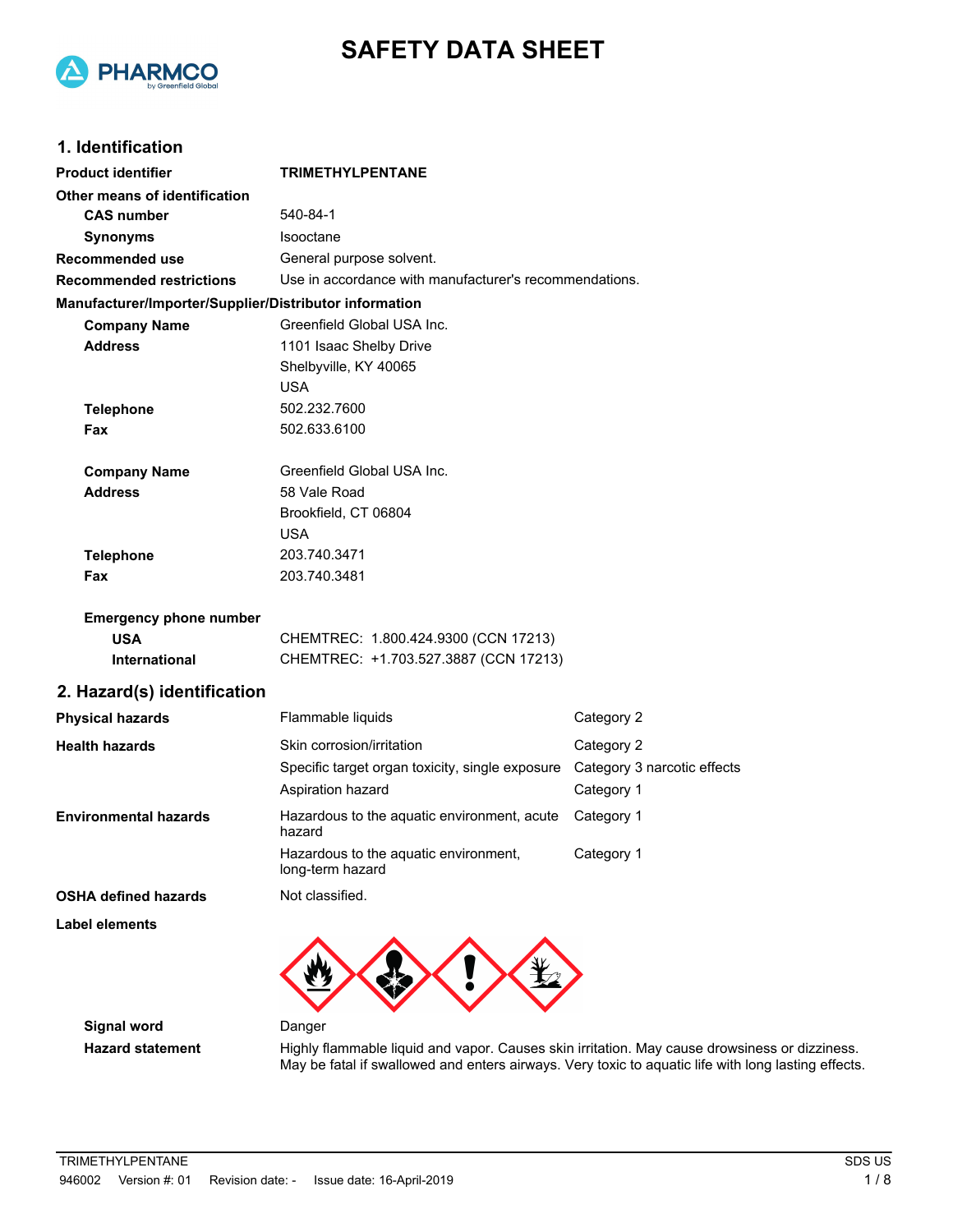| Keep away from heat/sparks/open flames/hot surfaces. - No smoking. Keep container tightly<br>closed. Ground/bond container and receiving equipment. Use explosion-proof<br>electrical/ventilating/lighting equipment. Use only non-sparking tools. Take precautionary<br>measures against static discharge. Wash thoroughly after handling. Use only outdoors or in a<br>well-ventilated area. Avoid release to the environment. Wear protective gloves/eye protection/face<br>protection.          |
|-----------------------------------------------------------------------------------------------------------------------------------------------------------------------------------------------------------------------------------------------------------------------------------------------------------------------------------------------------------------------------------------------------------------------------------------------------------------------------------------------------|
| If swallowed: Immediately call a poison center/doctor. Do NOT induce vomiting. If on skin (or hair):<br>Take off immediately all contaminated clothing. Rinse skin with water/shower. If skin irritation<br>occurs: Get medical advice/attention. Wash contaminated clothing before reuse. If inhaled:<br>Remove person to fresh air and keep comfortable for breathing. Call a poison center/doctor if you<br>feel unwell. In case of fire: Use appropriate media to extinguish. Collect spillage. |
| Keep cool. Store in a well-ventilated place. Keep container tightly closed. Store locked up.                                                                                                                                                                                                                                                                                                                                                                                                        |
| Dispose of contents/container in accordance with local/regional/national/international regulations.                                                                                                                                                                                                                                                                                                                                                                                                 |
| None known.                                                                                                                                                                                                                                                                                                                                                                                                                                                                                         |
| None.                                                                                                                                                                                                                                                                                                                                                                                                                                                                                               |
|                                                                                                                                                                                                                                                                                                                                                                                                                                                                                                     |

# **3. Composition/information on ingredients**

#### **Substances**

| <b>Chemical name</b>                                                         | Common name and<br>synonyms                                                                                                                                                                                                                                                                                          | <b>CAS number</b> | %   |
|------------------------------------------------------------------------------|----------------------------------------------------------------------------------------------------------------------------------------------------------------------------------------------------------------------------------------------------------------------------------------------------------------------|-------------------|-----|
| 2,2,4-Trimethylpentane                                                       | Isooctane                                                                                                                                                                                                                                                                                                            | 540-84-1          | 100 |
| <b>Composition comments</b>                                                  | All concentrations are in percent by weight unless otherwise indicated.                                                                                                                                                                                                                                              |                   |     |
| 4. First-aid measures                                                        |                                                                                                                                                                                                                                                                                                                      |                   |     |
| <b>Inhalation</b>                                                            | Remove victim to fresh air and keep at rest in a position comfortable for breathing. Call a poison<br>center or doctor/physician if you feel unwell.                                                                                                                                                                 |                   |     |
| <b>Skin contact</b>                                                          | Take off immediately all contaminated clothing. Rinse skin with water/shower. If skin irritation<br>occurs: Get medical advice/attention. Wash contaminated clothing before reuse.                                                                                                                                   |                   |     |
| Eye contact                                                                  | Immediately flush eyes with plenty of water for at least 15 minutes. Remove contact lenses, if<br>present and easy to do. Get medical attention if irritation develops and persists.                                                                                                                                 |                   |     |
| Ingestion                                                                    | Call a physician or poison control center immediately. Rinse mouth. Do not induce vomiting. If<br>vomiting occurs, keep head low so that stomach content doesn't get into the lungs.                                                                                                                                 |                   |     |
| <b>Most important</b><br>symptoms/effects, acute and<br>delayed              | Aspiration may cause pulmonary edema and pneumonitis. May cause drowsiness and dizziness.<br>Headache. Nausea, vomiting. Direct contact with eyes may cause temporary irritation. Skin<br>irritation. May cause redness and pain.                                                                                    |                   |     |
| Indication of immediate<br>medical attention and special<br>treatment needed | Provide general supportive measures and treat symptomatically. Thermal burns: Flush with water<br>immediately. While flushing, remove clothes which do not adhere to affected area. Call an<br>ambulance. Continue flushing during transport to hospital. Keep victim under observation.<br>Symptoms may be delayed. |                   |     |
| <b>General information</b>                                                   | Take off all contaminated clothing immediately. Ensure that medical personnel are aware of the<br>material(s) involved, and take precautions to protect themselves. Wash contaminated clothing<br>before reuse. Show this safety data sheet to the doctor in attendance.                                             |                   |     |
| 5. Fire-fighting measures                                                    |                                                                                                                                                                                                                                                                                                                      |                   |     |
| Suitable extinguishing media                                                 | Water fog. Foam. Dry chemical powder. Carbon dioxide (CO2).                                                                                                                                                                                                                                                          |                   |     |
| <b>Unsuitable extinguishing</b><br>media                                     | Do not use water jet as an extinguisher, as this will spread the fire.                                                                                                                                                                                                                                               |                   |     |
| Specific hazards arising from<br>the chemical                                | Vapors may form explosive mixtures with air. Vapors may travel considerable distance to a source<br>of ignition and flash back. During fire, gases hazardous to health may be formed. Combustion<br>products may include: carbon oxides.                                                                             |                   |     |
| Special protective equipment<br>and precautions for firefighters             | Self-contained breathing apparatus and full protective clothing must be worn in case of fire.                                                                                                                                                                                                                        |                   |     |
| <b>Fire fighting</b><br>equipment/instructions                               | In case of fire and/or explosion do not breathe fumes. Move containers from fire area if you can do<br>so without risk. Use water spray to keep fire-exposed containers cool.                                                                                                                                        |                   |     |
| <b>Specific methods</b>                                                      | Use standard firefighting procedures and consider the hazards of other involved materials.                                                                                                                                                                                                                           |                   |     |
| <b>General fire hazards</b>                                                  | Highly flammable liquid and vapor.                                                                                                                                                                                                                                                                                   |                   |     |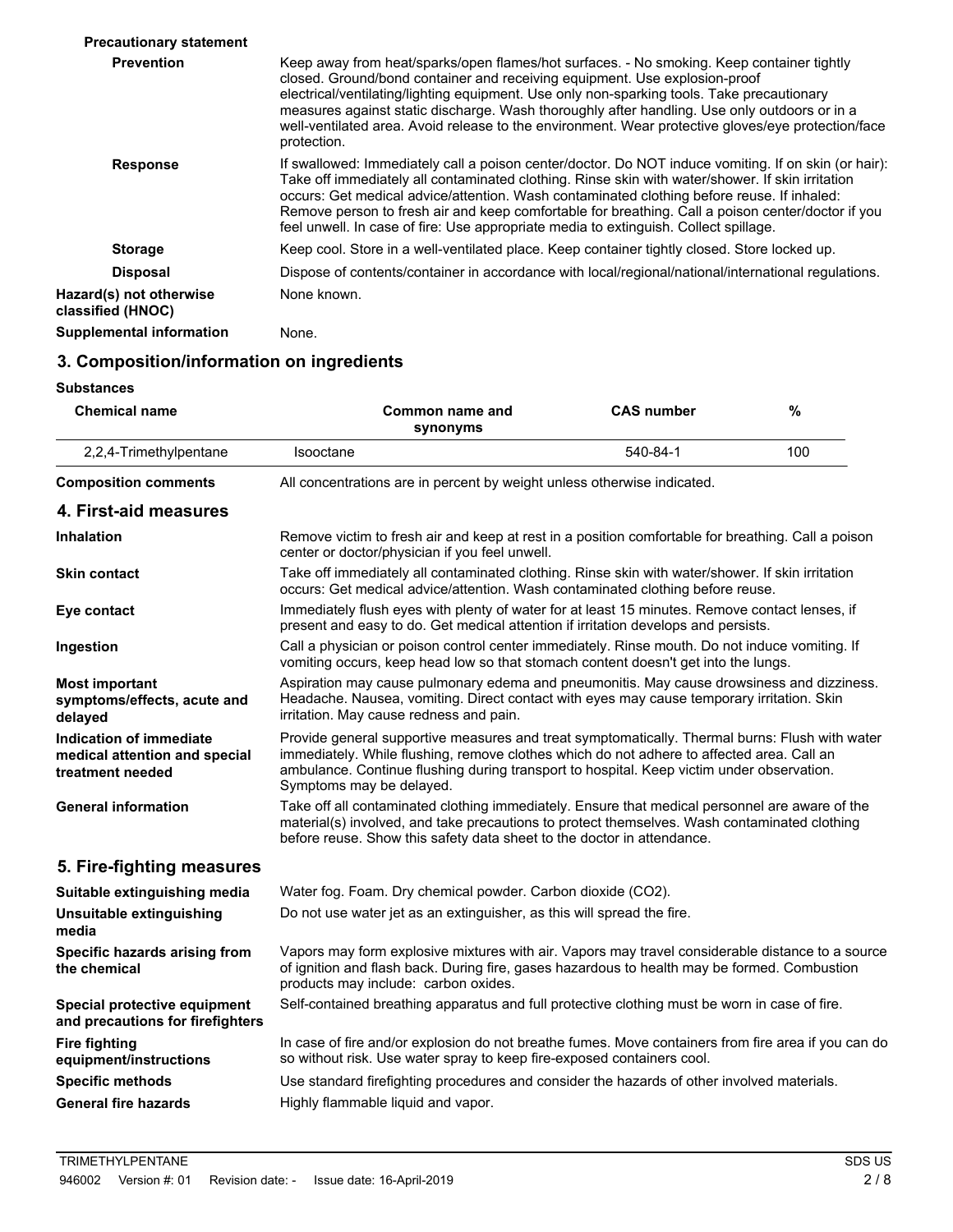## **6. Accidental release measures**

| <b>Personal precautions,</b><br>protective equipment and<br>emergency procedures | Keep unnecessary personnel away. Keep people away from and upwind of spill/leak. Eliminate all<br>ignition sources (no smoking, flares, sparks, or flames in immediate area). Wear appropriate<br>protective equipment and clothing during clean-up. Avoid breathing mist/vapors. Do not touch<br>damaged containers or spilled material unless wearing appropriate protective clothing. Ventilate<br>closed spaces before entering them. Local authorities should be advised if significant spillages<br>cannot be contained. For personal protection, see section 8 of the SDS.                                                                                                    |
|----------------------------------------------------------------------------------|--------------------------------------------------------------------------------------------------------------------------------------------------------------------------------------------------------------------------------------------------------------------------------------------------------------------------------------------------------------------------------------------------------------------------------------------------------------------------------------------------------------------------------------------------------------------------------------------------------------------------------------------------------------------------------------|
| <b>Methods and materials for</b><br>containment and cleaning up                  | Eliminate all ignition sources (no smoking, flares, sparks, or flames in immediate area). Keep<br>combustibles (wood, paper, oil, etc.) away from spilled material. Take precautionary measures<br>against static discharge. Use only non-sparking tools. This material is classified as a water<br>pollutant under the Clean Water Act and should be prevented from contaminating soil or from<br>entering sewage and drainage systems which lead to waterways.                                                                                                                                                                                                                     |
|                                                                                  | Large Spills: Stop the flow of material, if this is without risk. Dike the spilled material, where this is<br>possible. Use a non-combustible material like vermiculite, sand or earth to soak up the product<br>and place into a container for later disposal. Following product recovery, flush area with water.                                                                                                                                                                                                                                                                                                                                                                   |
|                                                                                  | Small Spills: Absorb with earth, sand or other non-combustible material and transfer to containers<br>for later disposal. Wipe up with absorbent material (e.g. cloth, fleece). Clean surface thoroughly to<br>remove residual contamination.                                                                                                                                                                                                                                                                                                                                                                                                                                        |
|                                                                                  | Never return spills to original containers for re-use. For waste disposal, see section 13 of the SDS.                                                                                                                                                                                                                                                                                                                                                                                                                                                                                                                                                                                |
| <b>Environmental precautions</b>                                                 | Avoid release to the environment. Inform appropriate managerial or supervisory personnel of all<br>environmental releases. Prevent further leakage or spillage if safe to do so. Avoid discharge into<br>drains, water courses or onto the ground.                                                                                                                                                                                                                                                                                                                                                                                                                                   |
| 7. Handling and storage                                                          |                                                                                                                                                                                                                                                                                                                                                                                                                                                                                                                                                                                                                                                                                      |
| <b>Precautions for safe handling</b>                                             | Do not handle, store or open near an open flame, sources of heat or sources of ignition. Protect<br>material from direct sunlight. When using do not smoke. Explosion-proof general and local exhaust<br>ventilation. Take precautionary measures against static discharges. All equipment used when<br>handling the product must be grounded. Use non-sparking tools and explosion-proof equipment.<br>Avoid breathing mist/vapors. Avoid contact with eyes, skin, and clothing. Avoid prolonged<br>exposure. Wear appropriate personal protective equipment. Wash hands thoroughly after<br>handling. Avoid release to the environment. Observe good industrial hygiene practices. |
| Conditions for safe storage,<br>including any incompatibilities                  | Store locked up. Keep away from heat, sparks and open flame. Prevent electrostatic charge<br>build-up by using common bonding and grounding techniques. Store in a cool, dry place out of<br>direct sunlight. Store in tightly closed container. Store in a well-ventilated place. Keep in an area<br>equipped with sprinklers. Store away from incompatible materials (see Section 10 of the SDS).                                                                                                                                                                                                                                                                                  |

## **8. Exposure controls/personal protection**

#### **Occupational exposure limits**

## **US. OSHA Table Z-1 Limits for Air Contaminants (29 CFR 1910.1000)**

| <b>Material</b>                             | Type                                                                                                                                                                                                                                                                                                                                                                                                                                                                    | <b>Value</b> |
|---------------------------------------------|-------------------------------------------------------------------------------------------------------------------------------------------------------------------------------------------------------------------------------------------------------------------------------------------------------------------------------------------------------------------------------------------------------------------------------------------------------------------------|--------------|
| 2,2,4-Trimethylpentane<br>(CAS 540-84-1)    | <b>PEL</b>                                                                                                                                                                                                                                                                                                                                                                                                                                                              | 2350 mg/m3   |
|                                             |                                                                                                                                                                                                                                                                                                                                                                                                                                                                         | 500 ppm      |
| US. NIOSH: Pocket Guide to Chemical Hazards |                                                                                                                                                                                                                                                                                                                                                                                                                                                                         |              |
| <b>Material</b>                             | Type                                                                                                                                                                                                                                                                                                                                                                                                                                                                    | Value        |
| 2,2,4-Trimethylpentane<br>$(CAS 540-84-1)$  | Ceiling                                                                                                                                                                                                                                                                                                                                                                                                                                                                 | 1800 mg/m3   |
|                                             |                                                                                                                                                                                                                                                                                                                                                                                                                                                                         | 385 ppm      |
|                                             | TWA                                                                                                                                                                                                                                                                                                                                                                                                                                                                     | 350 mg/m3    |
|                                             |                                                                                                                                                                                                                                                                                                                                                                                                                                                                         | 75 ppm       |
| <b>Biological limit values</b>              | No biological exposure limits noted for the ingredient(s).                                                                                                                                                                                                                                                                                                                                                                                                              |              |
| Appropriate engineering<br>controls         | Explosion-proof general and local exhaust ventilation. Good general ventilation should be used.<br>Ventilation rates should be matched to conditions. If applicable, use process enclosures, local<br>exhaust ventilation, or other engineering controls to maintain airborne levels below recommended<br>exposure limits. If exposure limits have not been established, maintain airborne levels to an<br>acceptable level. Provide eyewash station and safety shower. |              |

## **Individual protection measures, such as personal protective equipment**

**Eye/face protection** Chemical goggles are recommended.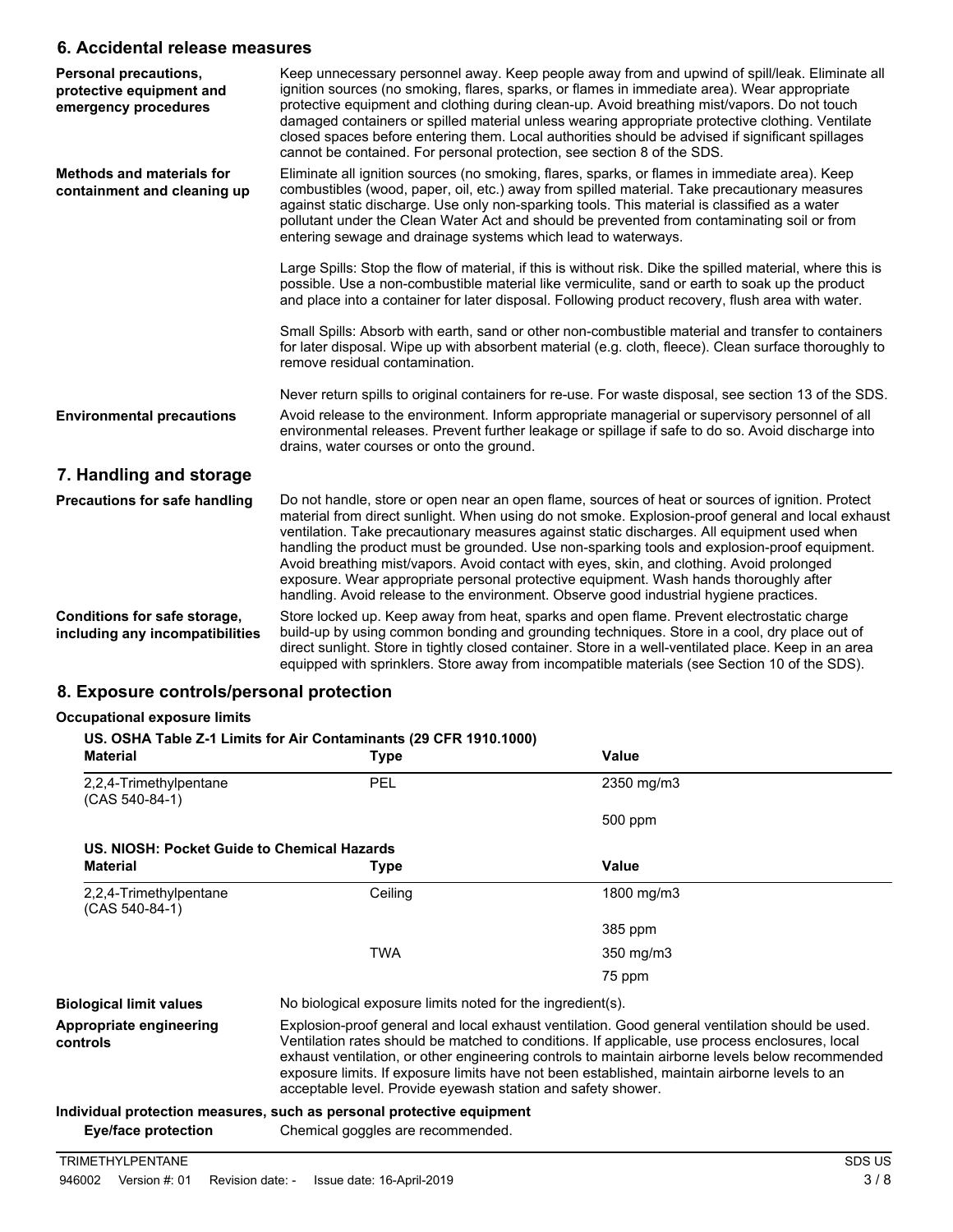| <b>Skin protection</b>                   |                                                                                                                                                                                                                                                                                                                                 |
|------------------------------------------|---------------------------------------------------------------------------------------------------------------------------------------------------------------------------------------------------------------------------------------------------------------------------------------------------------------------------------|
| <b>Hand protection</b>                   | Wear appropriate chemical resistant gloves. Nitrile gloves are recommended. Suitable gloves can<br>be recommended by the glove supplier. Be aware that the liquid may penetrate the gloves.<br>Frequent change is advisable.                                                                                                    |
| <b>Skin protection</b>                   |                                                                                                                                                                                                                                                                                                                                 |
| <b>Other</b>                             | Wear appropriate chemical resistant clothing.                                                                                                                                                                                                                                                                                   |
| <b>Respiratory protection</b>            | If engineering controls do not maintain airborne concentrations below recommended exposure<br>limits (where applicable) or to an acceptable level (in countries where exposure limits have not<br>been established), an approved respirator must be worn. Respirator type: Chemical respirator with<br>organic vapor cartridge. |
| <b>Thermal hazards</b>                   | Wear appropriate thermal protective clothing, when necessary.                                                                                                                                                                                                                                                                   |
| <b>General hygiene</b><br>considerations | When using do not smoke. Always observe good personal hygiene measures, such as washing<br>after handling the material and before eating, drinking, and/or smoking. Routinely wash work<br>clothing and protective equipment to remove contaminants.                                                                            |

# **9. Physical and chemical properties**

| Liquid.<br><b>Physical state</b><br>Form<br>Liquid.<br>Clear. Colorless.<br>Color<br>Gasoline-like.<br>Not available.<br><b>Odor threshold</b><br>Not available.<br>-160.6 °F (-107 °C)<br>Melting point/freezing point<br>208.4 - 210.2 °F (98 - 99 °C)<br>10.4 $\degree$ F (-12.0 $\degree$ C) closed cup<br>Not available.<br>Not applicable.<br>Upper/lower flammability or explosive limits<br><b>Flammability limit - lower</b><br>$1\%$ v/v<br>(%)<br>$6%$ v/v<br><b>Flammability limit - upper</b><br>(%)<br>55 hPa (41 mmHg) (69.8 °F (21 °C))<br>117 hPa (88 mmHg) (100.04 °F (37.8 °C))<br>$3.9$ (air = 1)<br>Not available.<br><b>Solubility (water)</b><br>negligible<br>4.6 log Pow<br>779 °F (415 °C)<br>Not available.<br>Not available.<br><b>Explosive properties</b><br>Not explosive.<br><b>Molecular formula</b><br>C8-H18<br><b>Molecular weight</b><br>114.22 g/mol<br>Not oxidizing.<br><b>Oxidizing properties</b><br>10. Stability and reactivity<br>The product is stable and non-reactive under normal conditions of use, storage and transport.<br>Material is stable under normal conditions.<br><b>Chemical stability</b> | <b>Appearance</b>                                 |  |
|----------------------------------------------------------------------------------------------------------------------------------------------------------------------------------------------------------------------------------------------------------------------------------------------------------------------------------------------------------------------------------------------------------------------------------------------------------------------------------------------------------------------------------------------------------------------------------------------------------------------------------------------------------------------------------------------------------------------------------------------------------------------------------------------------------------------------------------------------------------------------------------------------------------------------------------------------------------------------------------------------------------------------------------------------------------------------------------------------------------------------------------------------------|---------------------------------------------------|--|
|                                                                                                                                                                                                                                                                                                                                                                                                                                                                                                                                                                                                                                                                                                                                                                                                                                                                                                                                                                                                                                                                                                                                                          |                                                   |  |
|                                                                                                                                                                                                                                                                                                                                                                                                                                                                                                                                                                                                                                                                                                                                                                                                                                                                                                                                                                                                                                                                                                                                                          |                                                   |  |
|                                                                                                                                                                                                                                                                                                                                                                                                                                                                                                                                                                                                                                                                                                                                                                                                                                                                                                                                                                                                                                                                                                                                                          |                                                   |  |
|                                                                                                                                                                                                                                                                                                                                                                                                                                                                                                                                                                                                                                                                                                                                                                                                                                                                                                                                                                                                                                                                                                                                                          | Odor                                              |  |
|                                                                                                                                                                                                                                                                                                                                                                                                                                                                                                                                                                                                                                                                                                                                                                                                                                                                                                                                                                                                                                                                                                                                                          |                                                   |  |
|                                                                                                                                                                                                                                                                                                                                                                                                                                                                                                                                                                                                                                                                                                                                                                                                                                                                                                                                                                                                                                                                                                                                                          | рH                                                |  |
|                                                                                                                                                                                                                                                                                                                                                                                                                                                                                                                                                                                                                                                                                                                                                                                                                                                                                                                                                                                                                                                                                                                                                          |                                                   |  |
|                                                                                                                                                                                                                                                                                                                                                                                                                                                                                                                                                                                                                                                                                                                                                                                                                                                                                                                                                                                                                                                                                                                                                          | Initial boiling point and boiling<br>range        |  |
|                                                                                                                                                                                                                                                                                                                                                                                                                                                                                                                                                                                                                                                                                                                                                                                                                                                                                                                                                                                                                                                                                                                                                          | <b>Flash point</b>                                |  |
|                                                                                                                                                                                                                                                                                                                                                                                                                                                                                                                                                                                                                                                                                                                                                                                                                                                                                                                                                                                                                                                                                                                                                          | <b>Evaporation rate</b>                           |  |
|                                                                                                                                                                                                                                                                                                                                                                                                                                                                                                                                                                                                                                                                                                                                                                                                                                                                                                                                                                                                                                                                                                                                                          | Flammability (solid, gas)                         |  |
|                                                                                                                                                                                                                                                                                                                                                                                                                                                                                                                                                                                                                                                                                                                                                                                                                                                                                                                                                                                                                                                                                                                                                          |                                                   |  |
|                                                                                                                                                                                                                                                                                                                                                                                                                                                                                                                                                                                                                                                                                                                                                                                                                                                                                                                                                                                                                                                                                                                                                          |                                                   |  |
|                                                                                                                                                                                                                                                                                                                                                                                                                                                                                                                                                                                                                                                                                                                                                                                                                                                                                                                                                                                                                                                                                                                                                          |                                                   |  |
|                                                                                                                                                                                                                                                                                                                                                                                                                                                                                                                                                                                                                                                                                                                                                                                                                                                                                                                                                                                                                                                                                                                                                          | Vapor pressure                                    |  |
|                                                                                                                                                                                                                                                                                                                                                                                                                                                                                                                                                                                                                                                                                                                                                                                                                                                                                                                                                                                                                                                                                                                                                          | Vapor density                                     |  |
|                                                                                                                                                                                                                                                                                                                                                                                                                                                                                                                                                                                                                                                                                                                                                                                                                                                                                                                                                                                                                                                                                                                                                          | <b>Relative density</b>                           |  |
|                                                                                                                                                                                                                                                                                                                                                                                                                                                                                                                                                                                                                                                                                                                                                                                                                                                                                                                                                                                                                                                                                                                                                          | Solubility(ies)                                   |  |
|                                                                                                                                                                                                                                                                                                                                                                                                                                                                                                                                                                                                                                                                                                                                                                                                                                                                                                                                                                                                                                                                                                                                                          |                                                   |  |
|                                                                                                                                                                                                                                                                                                                                                                                                                                                                                                                                                                                                                                                                                                                                                                                                                                                                                                                                                                                                                                                                                                                                                          | <b>Partition coefficient</b><br>(n-octanol/water) |  |
|                                                                                                                                                                                                                                                                                                                                                                                                                                                                                                                                                                                                                                                                                                                                                                                                                                                                                                                                                                                                                                                                                                                                                          | <b>Auto-ignition temperature</b>                  |  |
|                                                                                                                                                                                                                                                                                                                                                                                                                                                                                                                                                                                                                                                                                                                                                                                                                                                                                                                                                                                                                                                                                                                                                          | <b>Decomposition temperature</b>                  |  |
|                                                                                                                                                                                                                                                                                                                                                                                                                                                                                                                                                                                                                                                                                                                                                                                                                                                                                                                                                                                                                                                                                                                                                          | <b>Viscosity</b>                                  |  |
|                                                                                                                                                                                                                                                                                                                                                                                                                                                                                                                                                                                                                                                                                                                                                                                                                                                                                                                                                                                                                                                                                                                                                          | <b>Other information</b>                          |  |
|                                                                                                                                                                                                                                                                                                                                                                                                                                                                                                                                                                                                                                                                                                                                                                                                                                                                                                                                                                                                                                                                                                                                                          |                                                   |  |
|                                                                                                                                                                                                                                                                                                                                                                                                                                                                                                                                                                                                                                                                                                                                                                                                                                                                                                                                                                                                                                                                                                                                                          |                                                   |  |
|                                                                                                                                                                                                                                                                                                                                                                                                                                                                                                                                                                                                                                                                                                                                                                                                                                                                                                                                                                                                                                                                                                                                                          |                                                   |  |
|                                                                                                                                                                                                                                                                                                                                                                                                                                                                                                                                                                                                                                                                                                                                                                                                                                                                                                                                                                                                                                                                                                                                                          |                                                   |  |
|                                                                                                                                                                                                                                                                                                                                                                                                                                                                                                                                                                                                                                                                                                                                                                                                                                                                                                                                                                                                                                                                                                                                                          |                                                   |  |
|                                                                                                                                                                                                                                                                                                                                                                                                                                                                                                                                                                                                                                                                                                                                                                                                                                                                                                                                                                                                                                                                                                                                                          | <b>Reactivity</b>                                 |  |
|                                                                                                                                                                                                                                                                                                                                                                                                                                                                                                                                                                                                                                                                                                                                                                                                                                                                                                                                                                                                                                                                                                                                                          |                                                   |  |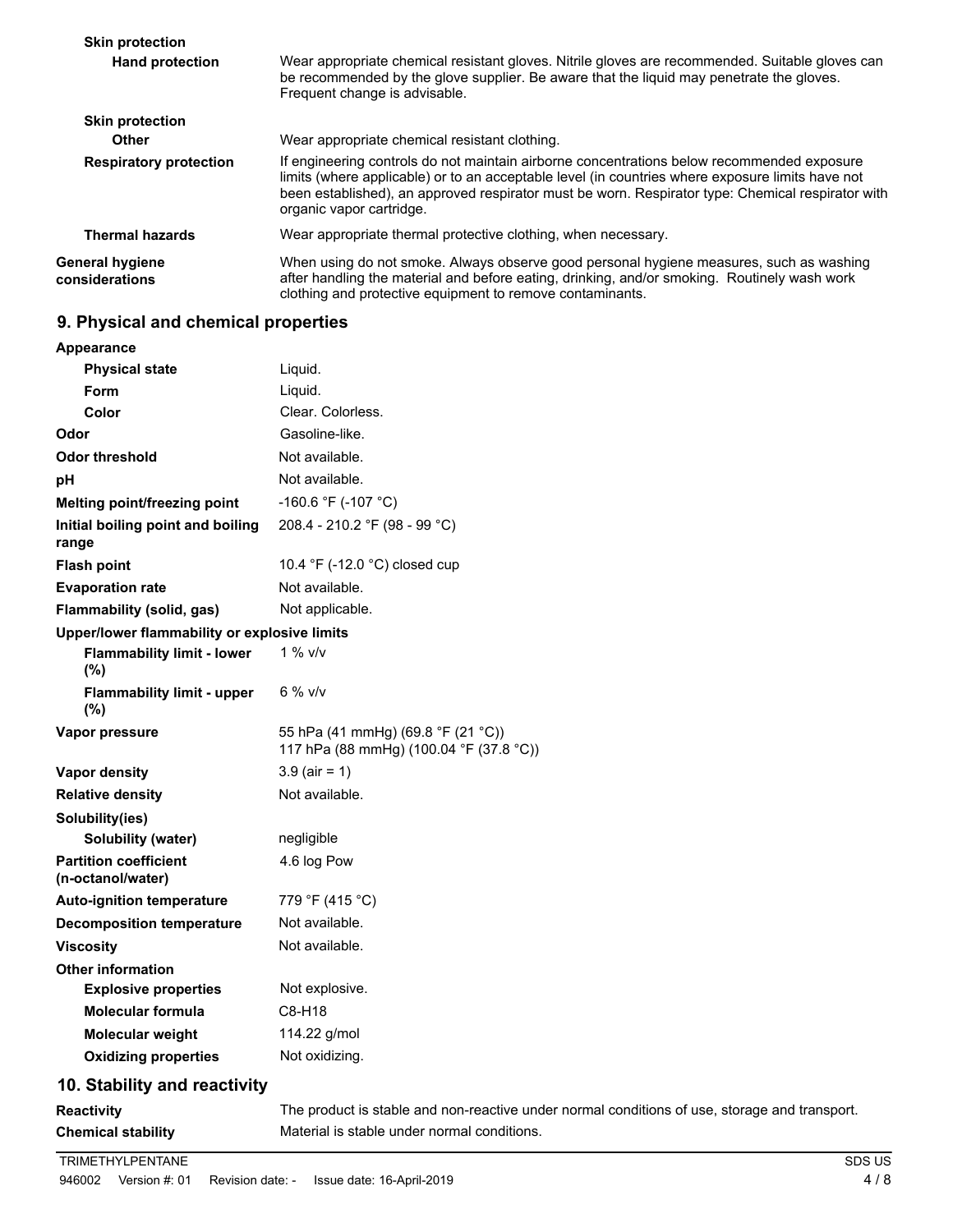| <b>Possibility of hazardous</b><br>reactions | Hazardous polymerization does not occur.                                                                                                                                 |
|----------------------------------------------|--------------------------------------------------------------------------------------------------------------------------------------------------------------------------|
| <b>Conditions to avoid</b>                   | Keep away from heat, hot surfaces, sparks, open flames and other ignition sources. Avoid<br>temperatures exceeding the flash point. Contact with incompatible materials. |
| Incompatible materials                       | Strong oxidizing agents.                                                                                                                                                 |
| <b>Hazardous decomposition</b><br>products   | No hazardous decomposition products are known.                                                                                                                           |

# **11. Toxicological information**

## **Information on likely routes of exposure**

| <b>Inhalation</b>                                                                  | May cause drowsiness and dizziness. Headache. Nausea, vomiting. Prolonged inhalation may be<br>harmful.                                                                                                                           |
|------------------------------------------------------------------------------------|-----------------------------------------------------------------------------------------------------------------------------------------------------------------------------------------------------------------------------------|
| <b>Skin contact</b>                                                                | Causes skin irritation.                                                                                                                                                                                                           |
| Eye contact                                                                        | Direct contact with eyes may cause temporary irritation.                                                                                                                                                                          |
| Ingestion                                                                          | Droplets of the product aspirated into the lungs through ingestion or vomiting may cause a serious<br>chemical pneumonia.                                                                                                         |
| Symptoms related to the<br>physical, chemical and<br>toxicological characteristics | Aspiration may cause pulmonary edema and pneumonitis. May cause drowsiness and dizziness.<br>Headache. Nausea, vomiting. Direct contact with eyes may cause temporary irritation. Skin<br>irritation. May cause redness and pain. |

## **Information on toxicological effects**

| <b>Acute toxicity</b>                                 | Not expected to be acutely toxic.                                                                                   |                                                                              |  |  |
|-------------------------------------------------------|---------------------------------------------------------------------------------------------------------------------|------------------------------------------------------------------------------|--|--|
| <b>Product</b>                                        | <b>Species</b>                                                                                                      | <b>Test Results</b>                                                          |  |  |
| 2,2,4-Trimethylpentane (CAS 540-84-1)                 |                                                                                                                     |                                                                              |  |  |
| <b>Acute</b>                                          |                                                                                                                     |                                                                              |  |  |
| Dermal                                                |                                                                                                                     |                                                                              |  |  |
| LD50                                                  | Rabbit                                                                                                              | > 2000 mg/kg                                                                 |  |  |
| <b>Inhalation</b>                                     |                                                                                                                     |                                                                              |  |  |
| Vapor                                                 |                                                                                                                     |                                                                              |  |  |
| <b>LC50</b>                                           | Rat                                                                                                                 | $> 14.4$ mg/l, 4 Hours                                                       |  |  |
| Oral                                                  |                                                                                                                     |                                                                              |  |  |
| LD <sub>50</sub>                                      | Rat                                                                                                                 | > 5000 mg/kg                                                                 |  |  |
| <b>Skin corrosion/irritation</b>                      | Causes skin irritation.                                                                                             |                                                                              |  |  |
| Serious eye damage/eye<br>irritation                  | Direct contact with eyes may cause temporary irritation.                                                            |                                                                              |  |  |
| Respiratory or skin sensitization                     |                                                                                                                     |                                                                              |  |  |
| <b>Respiratory sensitization</b>                      | Not a respiratory sensitizer.                                                                                       |                                                                              |  |  |
| <b>Skin sensitization</b>                             |                                                                                                                     | This product is not expected to cause skin sensitization.                    |  |  |
| Germ cell mutagenicity                                | No data available to indicate product or any components present at greater than 0.1% are<br>mutagenic or genotoxic. |                                                                              |  |  |
| Carcinogenicity                                       | Not classifiable as to carcinogenicity to humans.                                                                   |                                                                              |  |  |
|                                                       | IARC Monographs. Overall Evaluation of Carcinogenicity                                                              |                                                                              |  |  |
| Not listed.                                           |                                                                                                                     |                                                                              |  |  |
| <b>NTP Report on Carcinogens</b>                      |                                                                                                                     |                                                                              |  |  |
| Not listed.                                           | OSHA Specifically Regulated Substances (29 CFR 1910.1001-1053)                                                      |                                                                              |  |  |
| Not regulated.                                        |                                                                                                                     |                                                                              |  |  |
| <b>Reproductive toxicity</b>                          |                                                                                                                     | This product is not expected to cause reproductive or developmental effects. |  |  |
| Specific target organ toxicity -<br>single exposure   | May cause drowsiness and dizziness.                                                                                 |                                                                              |  |  |
| Specific target organ toxicity -<br>repeated exposure | Not classified.                                                                                                     |                                                                              |  |  |
| <b>Aspiration hazard</b>                              | May be fatal if swallowed and enters airways.                                                                       |                                                                              |  |  |
| <b>Chronic effects</b>                                | Prolonged inhalation may be harmful.                                                                                |                                                                              |  |  |
|                                                       |                                                                                                                     |                                                                              |  |  |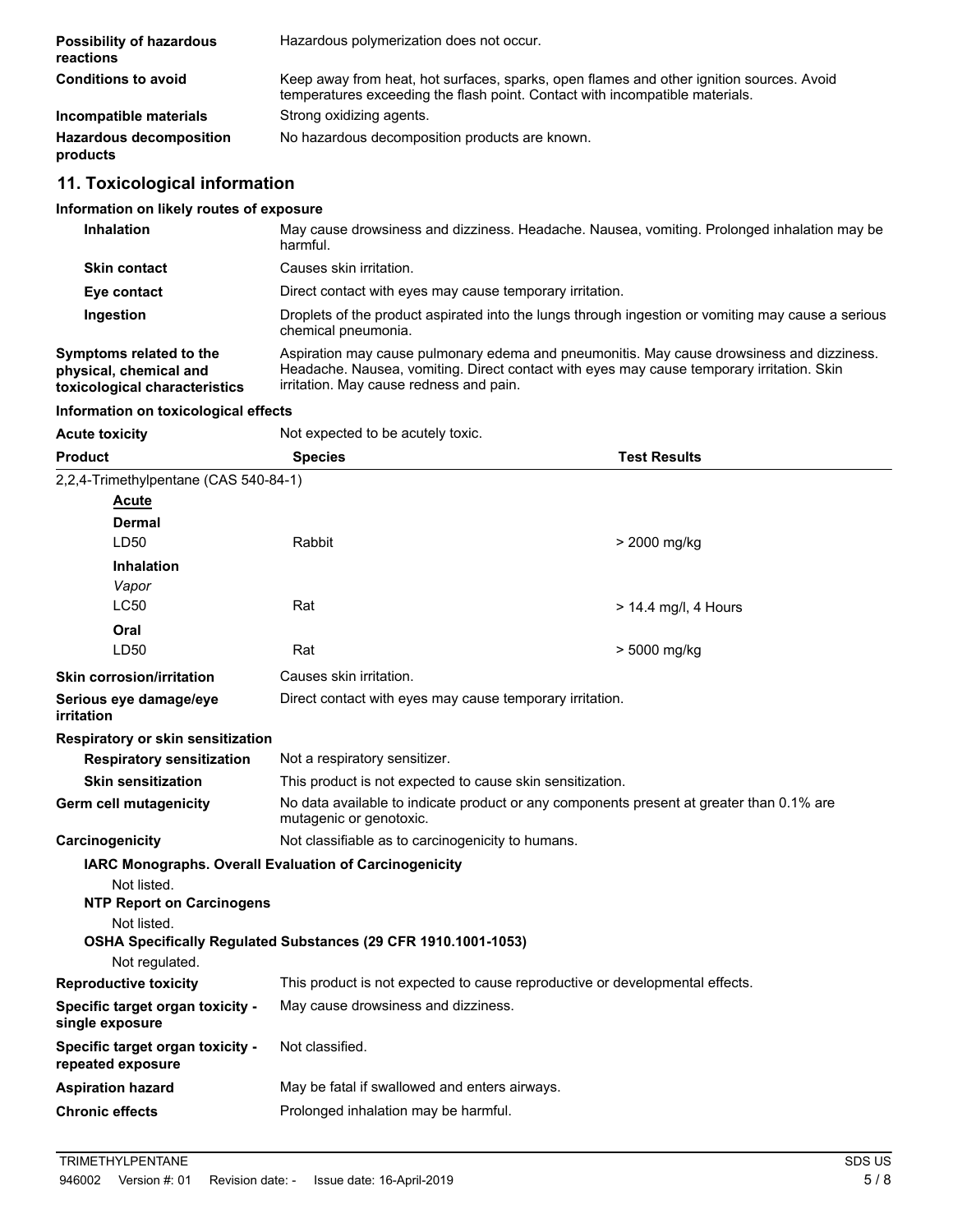# **12. Ecological information**

| <b>Ecotoxicity</b>                                                | Very toxic to aquatic life with long lasting effects.                                                                                                                                                                                                                                                                                                                                                                                                                     |                                                                                                                                                                                                     |                     |  |
|-------------------------------------------------------------------|---------------------------------------------------------------------------------------------------------------------------------------------------------------------------------------------------------------------------------------------------------------------------------------------------------------------------------------------------------------------------------------------------------------------------------------------------------------------------|-----------------------------------------------------------------------------------------------------------------------------------------------------------------------------------------------------|---------------------|--|
| <b>Product</b>                                                    |                                                                                                                                                                                                                                                                                                                                                                                                                                                                           | <b>Species</b>                                                                                                                                                                                      | <b>Test Results</b> |  |
| 2,2,4-Trimethylpentane (CAS 540-84-1)                             |                                                                                                                                                                                                                                                                                                                                                                                                                                                                           |                                                                                                                                                                                                     |                     |  |
| <b>Aquatic</b>                                                    |                                                                                                                                                                                                                                                                                                                                                                                                                                                                           |                                                                                                                                                                                                     |                     |  |
| Acute                                                             |                                                                                                                                                                                                                                                                                                                                                                                                                                                                           |                                                                                                                                                                                                     |                     |  |
| Crustacea                                                         | <b>EC50</b>                                                                                                                                                                                                                                                                                                                                                                                                                                                               | Daphnia magna                                                                                                                                                                                       | 0.2 mg/l, 48 Hours  |  |
| Chronic                                                           |                                                                                                                                                                                                                                                                                                                                                                                                                                                                           |                                                                                                                                                                                                     |                     |  |
| Crustacea                                                         | <b>NOEC</b>                                                                                                                                                                                                                                                                                                                                                                                                                                                               | Daphnia magna                                                                                                                                                                                       | 0.16 mg/l, 21 days  |  |
| Persistence and degradability                                     |                                                                                                                                                                                                                                                                                                                                                                                                                                                                           | No data is available on the degradability of this product.                                                                                                                                          |                     |  |
| <b>Bioaccumulative potential</b>                                  |                                                                                                                                                                                                                                                                                                                                                                                                                                                                           |                                                                                                                                                                                                     |                     |  |
| Partition coefficient n-octanol / water (log Kow)<br>4.6, log Pow |                                                                                                                                                                                                                                                                                                                                                                                                                                                                           |                                                                                                                                                                                                     |                     |  |
| <b>Mobility in soil</b>                                           |                                                                                                                                                                                                                                                                                                                                                                                                                                                                           | Expected to have low mobility in soil.                                                                                                                                                              |                     |  |
| Other adverse effects                                             | The product contains volatile organic compounds which have a photochemical ozone creation<br>potential.                                                                                                                                                                                                                                                                                                                                                                   |                                                                                                                                                                                                     |                     |  |
| 13. Disposal considerations                                       |                                                                                                                                                                                                                                                                                                                                                                                                                                                                           |                                                                                                                                                                                                     |                     |  |
| <b>Disposal instructions</b>                                      | Collect and reclaim or dispose in sealed containers at licensed waste disposal site. Incinerate the<br>material under controlled conditions in an approved incinerator. Do not incinerate sealed<br>containers. Do not allow this material to drain into sewers/water supplies. Do not contaminate<br>ponds, waterways or ditches with chemical or used container. Dispose of contents/container in<br>accordance with local/regional/national/international regulations. |                                                                                                                                                                                                     |                     |  |
| <b>Local disposal regulations</b>                                 | Dispose in accordance with all applicable regulations.                                                                                                                                                                                                                                                                                                                                                                                                                    |                                                                                                                                                                                                     |                     |  |
| <b>Hazardous waste code</b>                                       | The waste code should be assigned in discussion between the user, the producer and the waste<br>disposal company.                                                                                                                                                                                                                                                                                                                                                         |                                                                                                                                                                                                     |                     |  |
| Waste from residues / unused<br>products                          | Dispose of in accordance with local regulations. Empty containers or liners may retain some<br>product residues. This material and its container must be disposed of in a safe manner (see:<br>Disposal instructions).                                                                                                                                                                                                                                                    |                                                                                                                                                                                                     |                     |  |
| <b>Contaminated packaging</b>                                     | disposal.                                                                                                                                                                                                                                                                                                                                                                                                                                                                 | Since emptied containers may retain product residue, follow label warnings even after container is<br>emptied. Empty containers should be taken to an approved waste handling site for recycling or |                     |  |
|                                                                   |                                                                                                                                                                                                                                                                                                                                                                                                                                                                           |                                                                                                                                                                                                     |                     |  |

## **14. Transport information**

| DOT                               |                                                                                                      |
|-----------------------------------|------------------------------------------------------------------------------------------------------|
| <b>UN number</b>                  | <b>UN1262</b>                                                                                        |
| UN proper shipping name           | Octanes ( $RQ = 100 lb$ )                                                                            |
| <b>Transport hazard class(es)</b> |                                                                                                      |
| Class                             | 3                                                                                                    |
| <b>Subsidiary risk</b>            |                                                                                                      |
| Label(s)                          | 3                                                                                                    |
| Packing group                     | $\mathsf{II}$                                                                                        |
| <b>Environmental hazards</b>      |                                                                                                      |
| <b>Marine pollutant</b>           | Yes                                                                                                  |
|                                   | Special precautions for user Read safety instructions, SDS and emergency procedures before handling. |
| <b>Special provisions</b>         | IB2, T4, TP1                                                                                         |
| <b>Packaging exceptions</b>       | 150                                                                                                  |
| Packaging non bulk                | 202                                                                                                  |
| Packaging bulk                    | 242                                                                                                  |
| IATA                              |                                                                                                      |
| <b>UN number</b>                  | <b>UN1262</b>                                                                                        |
| UN proper shipping name           | Octanes                                                                                              |
| Transport hazard class(es)        |                                                                                                      |
| <b>Class</b>                      | 3                                                                                                    |
| <b>Subsidiary risk</b>            |                                                                                                      |
| Packing group                     | Ш                                                                                                    |
| <b>Environmental hazards</b>      | Yes.                                                                                                 |
| <b>ERG Code</b>                   | 3H                                                                                                   |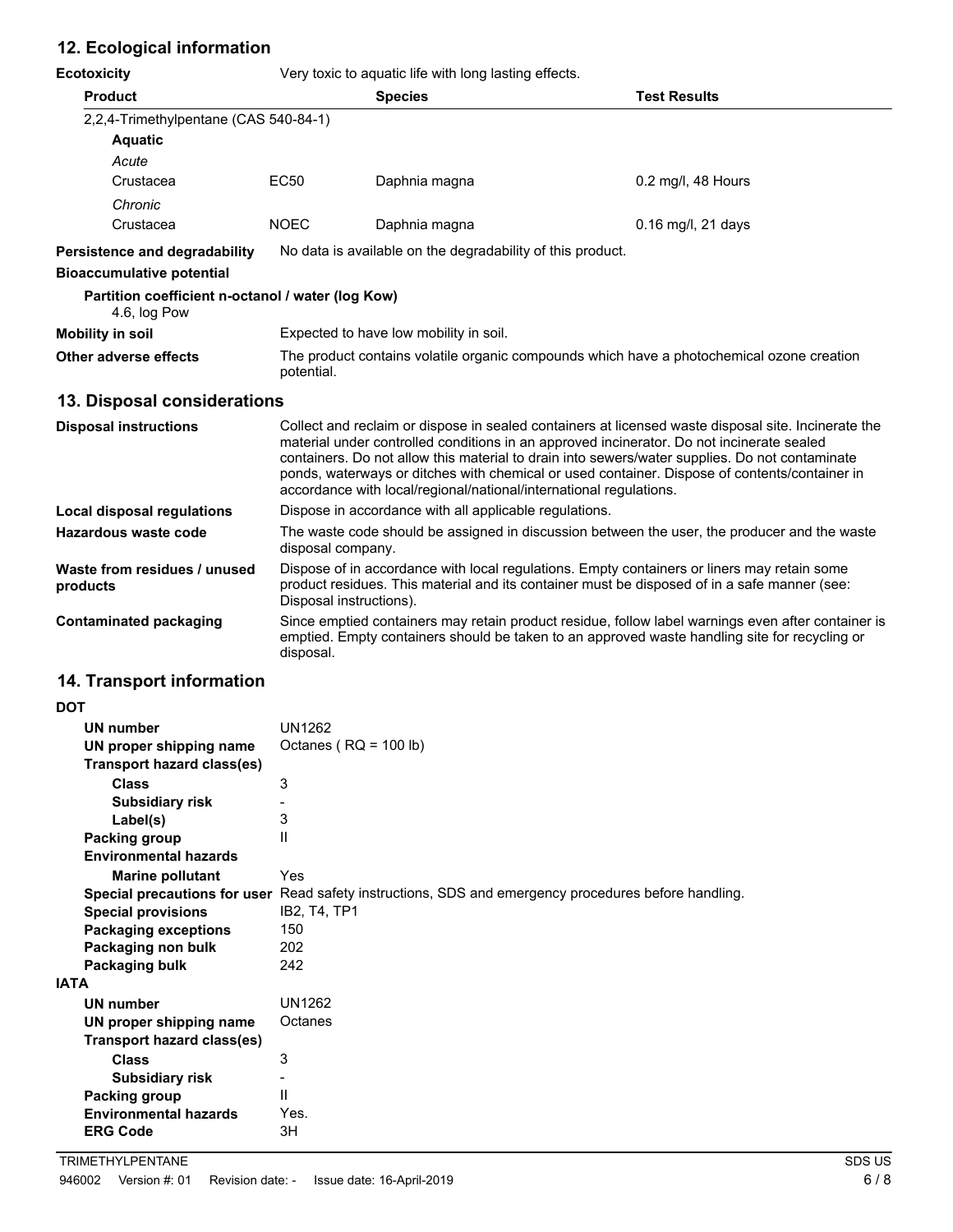**Special precautions for user** Read safety instructions, SDS and emergency procedures before handling. **IMDG**

| UN number<br>UN proper shipping name                                                    | UN1262<br><b>OCTANES</b>                                                                                                                                                    |
|-----------------------------------------------------------------------------------------|-----------------------------------------------------------------------------------------------------------------------------------------------------------------------------|
| Transport hazard class(es)                                                              |                                                                                                                                                                             |
| <b>Class</b><br><b>Subsidiary risk</b>                                                  | 3                                                                                                                                                                           |
| <b>Packing group</b>                                                                    | $\mathsf{I}$                                                                                                                                                                |
| <b>Environmental hazards</b>                                                            |                                                                                                                                                                             |
| <b>Marine pollutant</b>                                                                 | Yes.                                                                                                                                                                        |
| EmS                                                                                     | F-E, S-E                                                                                                                                                                    |
|                                                                                         | Special precautions for user Read safety instructions, SDS and emergency procedures before handling.                                                                        |
| Transport in bulk according to<br>Annex II of MARPOL 73/78 and<br>the <b>IBC</b> Code   | This product is a liquid and when transported in bulk is covered under MARPOL 73/78 Annex II.<br>This product is listed in the IBC Code. Pollution category: X Ship type: 2 |
| <b>General information</b>                                                              | DOT Regulated Marine Pollutant.                                                                                                                                             |
| 15. Regulatory information                                                              |                                                                                                                                                                             |
| <b>US federal regulations</b>                                                           | This product is a "Hazardous Chemical" as defined by the OSHA Hazard Communication<br>Standard, 29 CFR 1910.1200.                                                           |
|                                                                                         | TSCA Section 12(b) Export Notification (40 CFR 707, Subpt. D)                                                                                                               |
| Not regulated.                                                                          |                                                                                                                                                                             |
|                                                                                         | <b>CERCLA Hazardous Substance List (40 CFR 302.4)</b>                                                                                                                       |
| 2,2,4-Trimethylpentane (CAS 540-84-1)<br><b>SARA 304 Emergency release notification</b> | Listed.                                                                                                                                                                     |
| Not regulated.                                                                          |                                                                                                                                                                             |
| Not regulated.                                                                          | OSHA Specifically Regulated Substances (29 CFR 1910.1001-1053)                                                                                                              |
| <b>Toxic Substances Control</b><br>Act (TSCA)                                           | This substance is on the TSCA 8(b) inventory and is designated "active".                                                                                                    |
| Superfund Amendments and Reauthorization Act of 1986 (SARA)                             |                                                                                                                                                                             |
| SARA 302 Extremely hazardous substance                                                  |                                                                                                                                                                             |
| Not listed.                                                                             |                                                                                                                                                                             |
|                                                                                         |                                                                                                                                                                             |
| SARA 311/312 Hazardous<br>chemical                                                      | Yes                                                                                                                                                                         |
| <b>Classified hazard</b>                                                                | Flammable (gases, aerosols, liquids, or solids)                                                                                                                             |
| categories                                                                              | Skin corrosion or irritation<br>Specific target organ toxicity (single or repeated exposure)                                                                                |
|                                                                                         | Aspiration hazard                                                                                                                                                           |
| SARA 313 (TRI reporting)<br>Not regulated.                                              |                                                                                                                                                                             |
| <b>Other federal regulations</b>                                                        |                                                                                                                                                                             |
|                                                                                         | Clean Air Act (CAA) Section 112 Hazardous Air Pollutants (HAPs) List                                                                                                        |
| 2,2,4-Trimethylpentane (CAS 540-84-1)                                                   |                                                                                                                                                                             |
|                                                                                         | Clean Air Act (CAA) Section 112(r) Accidental Release Prevention (40 CFR 68.130)                                                                                            |
| Not regulated.                                                                          |                                                                                                                                                                             |
|                                                                                         |                                                                                                                                                                             |
| <b>Safe Drinking Water Act</b><br>(SDWA)                                                | Not regulated.                                                                                                                                                              |
| <b>US state regulations</b>                                                             |                                                                                                                                                                             |
| US. Massachusetts RTK - Substance List                                                  |                                                                                                                                                                             |
| 2,2,4-Trimethylpentane (CAS 540-84-1)                                                   | US. New Jersey Worker and Community Right-to-Know Act                                                                                                                       |
| 2,2,4-Trimethylpentane (CAS 540-84-1)                                                   |                                                                                                                                                                             |
| 2,2,4-Trimethylpentane (CAS 540-84-1)                                                   | US. Pennsylvania Worker and Community Right-to-Know Law                                                                                                                     |